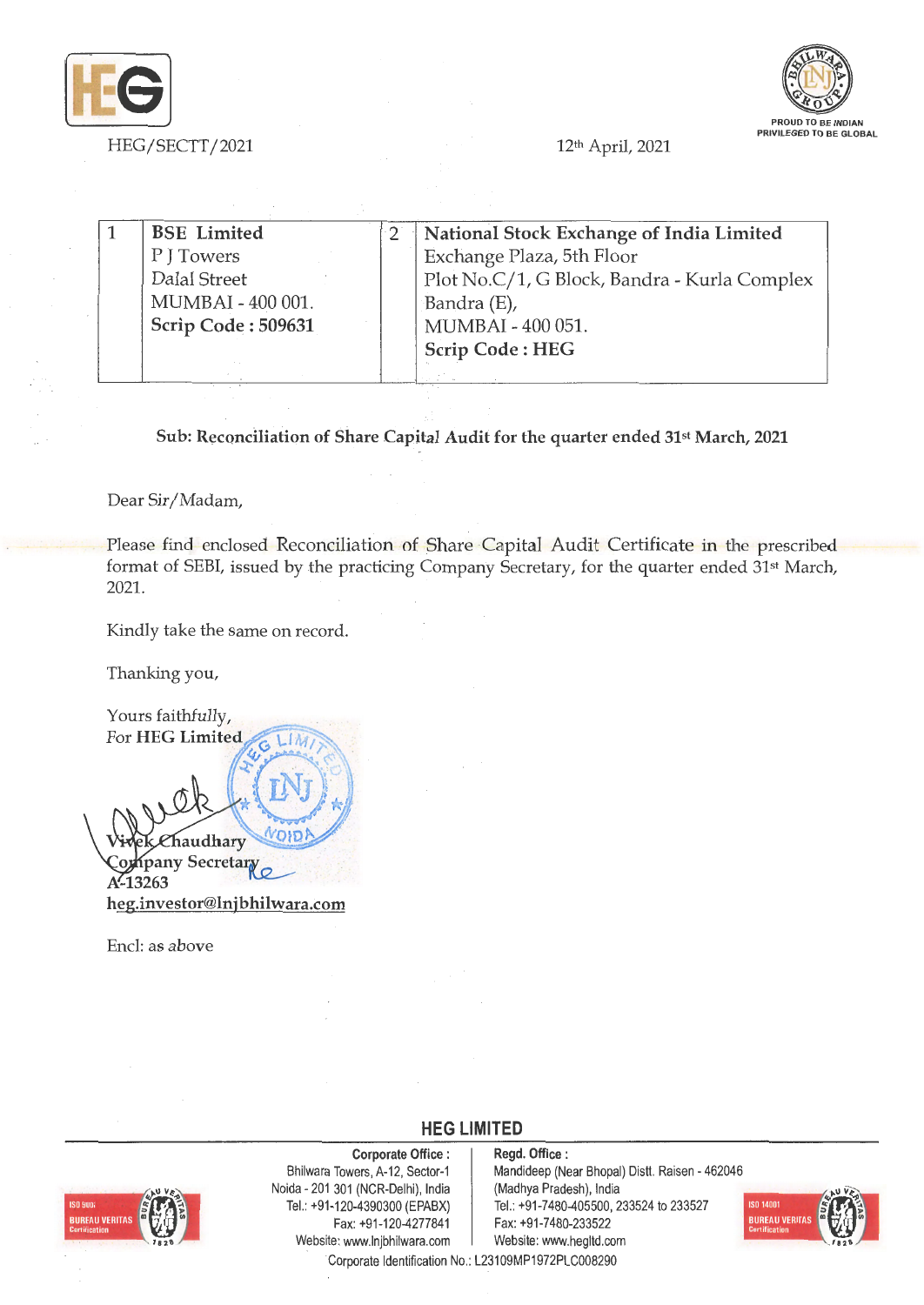

## **RECONCILIATION OF SHARE CAPITAL AUDIT**

| $\mathbf{I}$   | For the Quarter ended                                                                 |                                     |                                         |                                                                            | 31stMarch, 2021                                                                                        |                                 |        |                                 |                                                                 |  |  |
|----------------|---------------------------------------------------------------------------------------|-------------------------------------|-----------------------------------------|----------------------------------------------------------------------------|--------------------------------------------------------------------------------------------------------|---------------------------------|--------|---------------------------------|-----------------------------------------------------------------|--|--|
| $\mathbf 2$    | <b>ISIN</b>                                                                           |                                     |                                         | <b>INE545A01016</b>                                                        |                                                                                                        |                                 |        |                                 |                                                                 |  |  |
| 3              | Face value                                                                            |                                     |                                         | Rs.10 per share                                                            |                                                                                                        |                                 |        |                                 |                                                                 |  |  |
| $\overline{4}$ | Name of the Company                                                                   |                                     |                                         | <b>HEG LIMITED</b><br>(CIN:L23109MP1972PLC008290)                          |                                                                                                        |                                 |        |                                 |                                                                 |  |  |
| 5              | <b>Registered Office Address</b>                                                      |                                     |                                         |                                                                            | Mandideep, (Near Bhopal), Distt.Raisen, M.P- 462046                                                    |                                 |        |                                 |                                                                 |  |  |
| 6              | <b>Correspondence Address</b>                                                         |                                     |                                         | Bhilwara Towers, A-12, Sector -1, Noida-201301                             |                                                                                                        |                                 |        |                                 |                                                                 |  |  |
| $\overline{7}$ | Telephone & Fax No.                                                                   |                                     |                                         | Ph.: +91(0120) 4390300 Fax: +91(0120) 4277841                              |                                                                                                        |                                 |        |                                 |                                                                 |  |  |
| 8              | <b>Email Address</b>                                                                  |                                     |                                         |                                                                            | heg.investor@Injbhilwara.com                                                                           |                                 |        |                                 |                                                                 |  |  |
| $\overline{9}$ | Name of the Stock Exchanges where the<br>Company's securities are listed              |                                     |                                         | <b>BSE Limited (BSE)</b><br>National Stock Exchange of India Limited (NSE) |                                                                                                        |                                 |        |                                 |                                                                 |  |  |
|                |                                                                                       |                                     |                                         |                                                                            | Number of Shares                                                                                       |                                 |        | % of Total Issued capital       |                                                                 |  |  |
| 10             | <b>Issued Capital</b>                                                                 |                                     |                                         |                                                                            | 3,85,95,506                                                                                            |                                 |        | 100%                            |                                                                 |  |  |
| 11             |                                                                                       | Listed capital (Exchange wise)      |                                         | 3,85,95,506                                                                |                                                                                                        |                                 | 100%   |                                 |                                                                 |  |  |
| 12             | Held in dematerialized form in CDSL                                                   |                                     |                                         |                                                                            | 32,52,838                                                                                              |                                 |        | 8.43%                           |                                                                 |  |  |
| 13             | Held in dematerialized form in NSDL                                                   |                                     |                                         | 3,49,10,046                                                                |                                                                                                        |                                 | 90.45% |                                 |                                                                 |  |  |
| 14             | Physical                                                                              |                                     |                                         | 4,32,622                                                                   |                                                                                                        |                                 | 1.12%  |                                 |                                                                 |  |  |
| 15             | Total No. of shares $(12+13+14)$                                                      |                                     |                                         | 3,85,95,506                                                                |                                                                                                        |                                 | 100%   |                                 |                                                                 |  |  |
| 16             | Reasons for difference if any, between<br>$(10&11)$ , $(10&15)$ , $(11&15)$           |                                     |                                         | No difference                                                              |                                                                                                        |                                 |        |                                 |                                                                 |  |  |
| 17             | below                                                                                 |                                     |                                         |                                                                            | Certifying the details of changes in share capital during the quarter under consideration as per Table |                                 |        |                                 |                                                                 |  |  |
|                | <b>Particulars</b>                                                                    | No. of<br><b>Shares</b>             | Applied /<br>Not applied<br>for listing |                                                                            | Listed on<br><b>Stock</b><br><b>Exchanges</b><br>(Specify<br>Names)                                    | Whether<br>intimated<br>to CDSL |        | Whether<br>intimated<br>to NSDL | In principal<br>approval<br>pending for<br>SE (Specify<br>Name) |  |  |
|                | No                                                                                    | N.A.                                | N.A.                                    |                                                                            | N.A.                                                                                                   | N.A.                            |        | N.A.                            | N.A.                                                            |  |  |
|                |                                                                                       | Forfeiture, Any Other ( to specify) |                                         |                                                                            | *** Rights, Bonus, Preferential Issue, ESOPs, Amalgamation, Conversion, Buyback, Capital Reduction,    |                                 |        |                                 |                                                                 |  |  |
| 18             | Register for Members is updated (yes / No)<br>Ifnot updated upto which date           |                                     |                                         |                                                                            | Yes                                                                                                    |                                 |        |                                 |                                                                 |  |  |
| 19             | Reference of Previous quarter with regards to<br>excess dematerialized shares, if any |                                     |                                         |                                                                            | N.A.                                                                                                   |                                 |        |                                 |                                                                 |  |  |

14 Ratan Mahal. 15/197, Civil Lines, Kanpur-208 001 A-409, Somdutt Chamber-I, 5 Bhikaji Cama Place, New Delhi-110066 E-mail: cssaket.associates@gmail.com